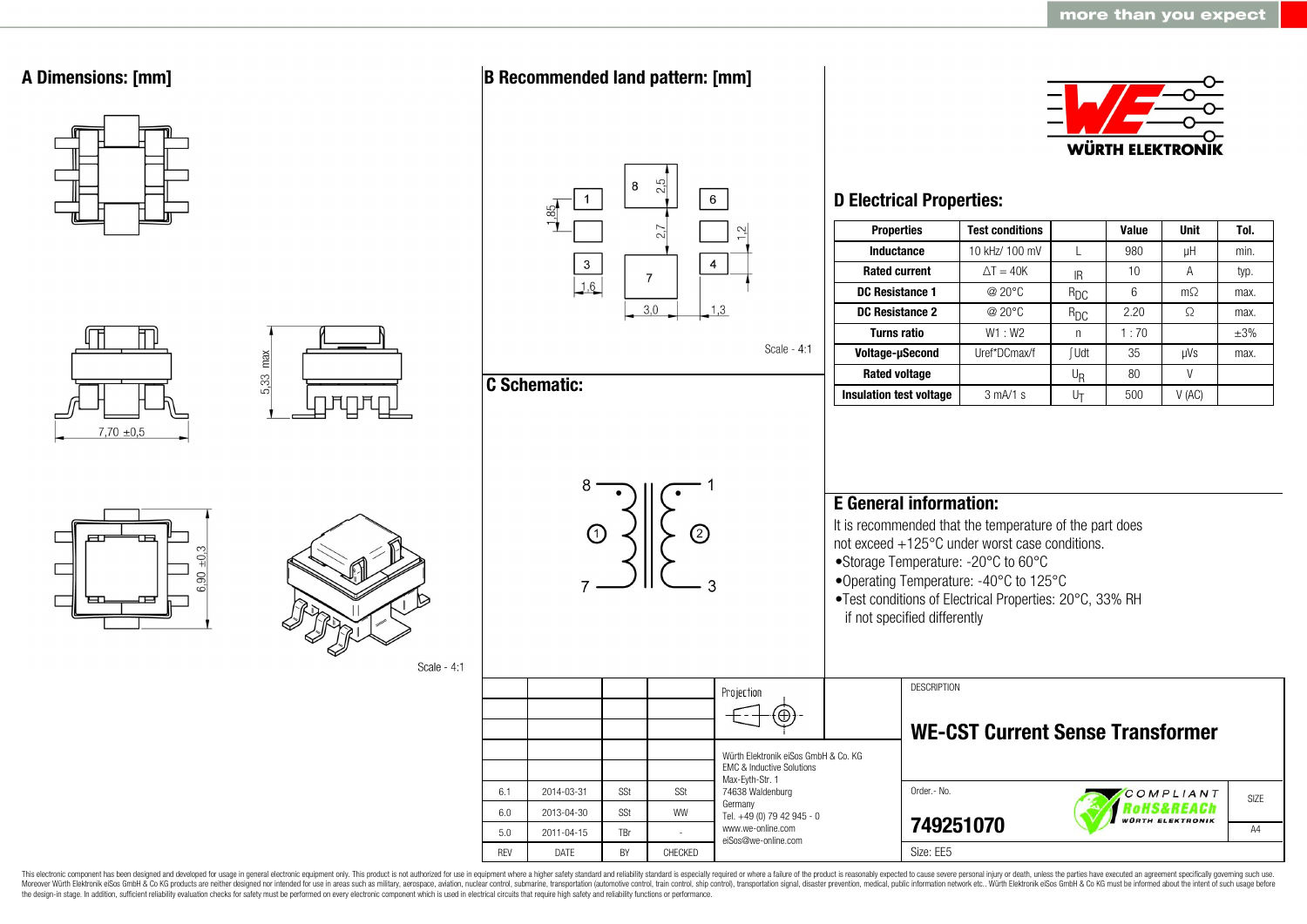# **H Soldering Specifications:**





# **H1: Classification Reflow Profile for SMT components: H2: Classification Reflow Profiles**

| <b>Profile Feature</b>                                                                                                                        | <b>Pb-Free Assembly</b>                             |  |  |
|-----------------------------------------------------------------------------------------------------------------------------------------------|-----------------------------------------------------|--|--|
| Preheat<br>- Temperature Min (T <sub>smin</sub> )<br>- Temperature Max (T <sub>Smax</sub> )<br>- Time $(t_s)$ from $(T_{smin}$ to $T_{smax})$ | $150^{\circ}$ C<br>$200\degree C$<br>60-120 seconds |  |  |
| Ramp-up rate $(T_1$ to $T_P$ )                                                                                                                | 3°C/ second max.                                    |  |  |
| Liquidous temperature $(T1)$<br>Time ( $t_1$ ) maintained above T <sub>1</sub>                                                                | $217^{\circ}$ C<br>60-150 seconds                   |  |  |
| Peak package body temperature $(Tp)$                                                                                                          | See Table H <sub>3</sub>                            |  |  |
| Time within 5°C of actual peak temperature $(t_n)$                                                                                            | 20-30 seconds                                       |  |  |
| Ramp-down rate $(T_P$ to $T_I$ )                                                                                                              | $6^{\circ}$ C/ second max.                          |  |  |
| Time 25°C to peak temperature                                                                                                                 | 8 minutes max.                                      |  |  |

refer to IPC/JEDEC J-STD-020D

# **H3: Package Classification Reflow Temperature**

|                         | <b>Package Thickness</b> | Volume mm <sup>3</sup><br>$350$ | Volume mm <sup>3</sup><br>$350 - 2000$ | Volume mm <sup>3</sup><br>>2000 |
|-------------------------|--------------------------|---------------------------------|----------------------------------------|---------------------------------|
| <b>PB-Free Assembly</b> | $< 1.6$ mm               | $260^{\circ}$ C                 | $260^{\circ}$ C                        | $260^{\circ}$ C                 |
| <b>PB-Free Assembly</b> | $1.6 - 2.5$ mm           | $260^{\circ}$ C                 | $250^{\circ}$ C                        | $245^{\circ}$ C                 |
| <b>PB-Free Assembly</b> | $> 2.5$ mm               | $250^{\circ}$ C                 | $245^{\circ}$ C                        | $245^{\circ}$ C                 |

refer to IPC/JEDEC J-STD-020D

|            |                  |            |           | Projection<br>$\Theta$                                                                                                                                                                                   |  | <b>DESCRIPTION</b> | <b>WE-CST Current Sense Transformer</b>                 |                   |
|------------|------------------|------------|-----------|----------------------------------------------------------------------------------------------------------------------------------------------------------------------------------------------------------|--|--------------------|---------------------------------------------------------|-------------------|
|            |                  |            |           | Würth Elektronik eiSos GmbH & Co. KG<br><b>EMC &amp; Inductive Solutions</b><br>Max-Eyth-Str. 1<br>74638 Waldenburg<br>Germany<br>Tel. +49 (0) 79 42 945 - 0<br>www.we-online.com<br>eiSos@we-online.com |  |                    |                                                         |                   |
| 6.1        | 2014-03-31       | SSt        | SSt       |                                                                                                                                                                                                          |  | Order - No.        | COMPLIANT                                               | SI <sub>7</sub> F |
| 6.0        | 2013-04-30       | SSt        | <b>WW</b> |                                                                                                                                                                                                          |  |                    | <i><b>?oHS&amp;REACh</b></i><br><b>WÜRTH ELEKTRONIK</b> |                   |
| 5.0        | $2011 - 04 - 15$ | <b>TBr</b> |           |                                                                                                                                                                                                          |  | 749251070          |                                                         | A4                |
| <b>RFV</b> | DATE             | BY         | CHECKED   |                                                                                                                                                                                                          |  | Size: EE5          |                                                         |                   |

This electronic component has been designed and developed for usage in general electronic equipment only. This product is not authorized for use in equipment where a higher safety standard and reliability standard is espec Moreover Würth Elektronik eiSos GmbH & Co KG products are neither designed nor intended for use in areas such as military, aerospace, aviation, nuclear control, submarine, transportation (automotive control), stain control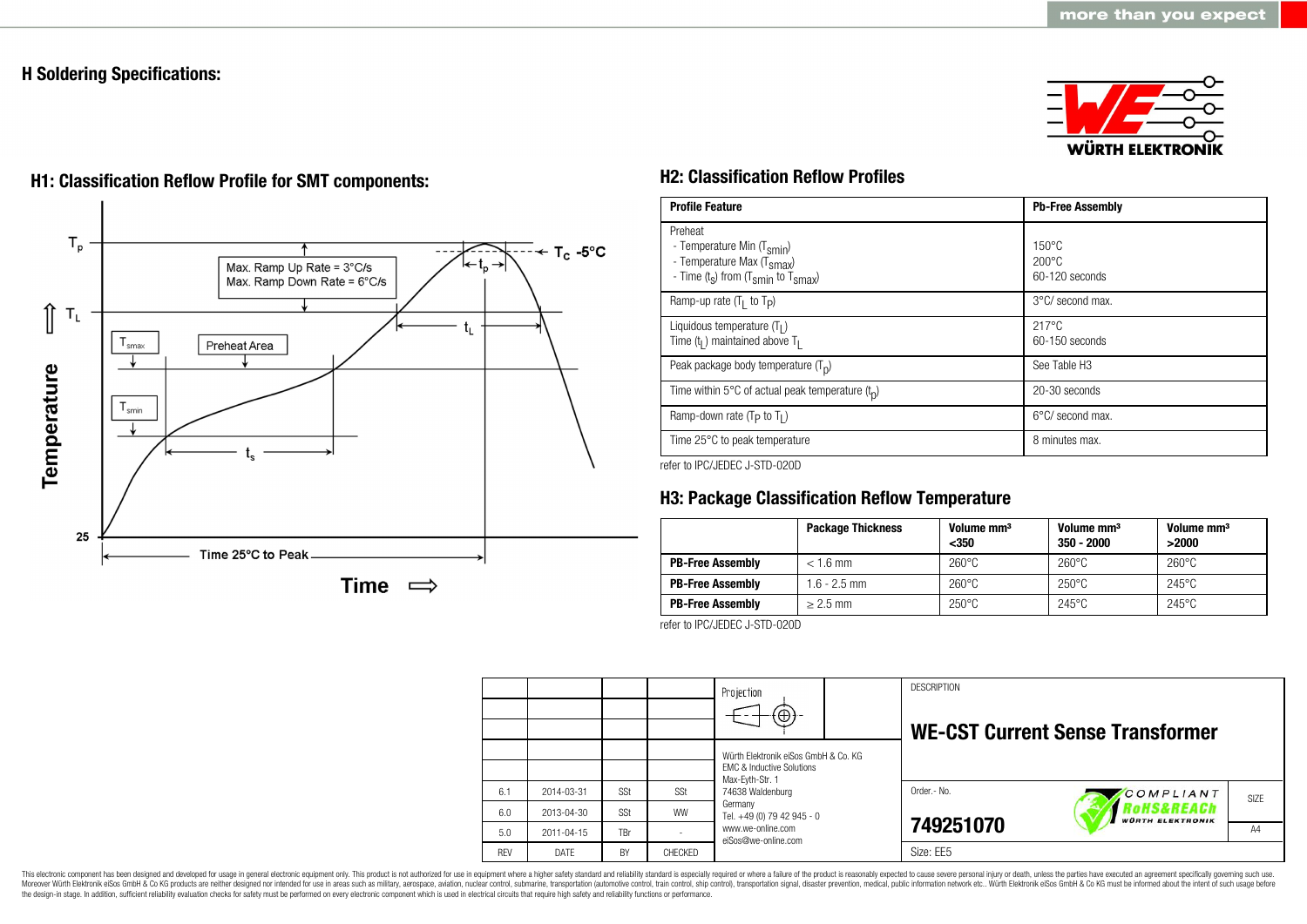# **I Cautions and Warnings:**

## **The following conditions apply to all goods within the product series of WE-CST of Würth Elektronik eiSos GmbH & Co. KG:**

## **General:**

All recommendations according to the general technical specifications of the data sheet have to be complied with.

The usage and operation of the product within ambient conditions, which probably alloy or harm the wire isolation, has to be avoided.

If the product is potted in customer applications, the potting material might shrink during and after hardening. The product is exposed to the pressure of the potting material with the effect that the core, wire and termination is possibly damaged by this pressure and so the electrical as well as the mechanical characteristics are endangered to be affected. After the potting material is cured, the core, wire and termination of the product have to be checked if any reduced electrical or mechanical functions or destructions have occurred.

The responsibility for the applicability of customer specific products and use in a particular customer design is always within the authority of the customer. All technical specifications for standard products do also apply to customer specific products.

Cleaning agents that are used to clean the customer application might damage or change the characteristics of the component, body, pins or termination.

Direct mechanical impact to the product shall be prevented as the ferrite material of the core could flake or in the worst case it could break.

## **Product specific:**

Follow all instructions mentioned in the data sheet, especially:

- •The soldering profile has to be complied with according to the technical reflow soldering specification, otherwise this will void the warranty.
- •Wave soldering is not applicable. Reflow soldering is recommended.
- •All products shall be used before the end of the period of 12 months based on the product date code, if not a 100% solderability can´t be ensured.
- •Violation of the technical product specifications such as exceeding the nominal rated current will void the warranty.

|             |            |                | Projection<br>$\left( \oplus \right)$                                        | <b>DESCRIPTION</b> | <b>WE-CST Current Sense Transformer</b> |      |
|-------------|------------|----------------|------------------------------------------------------------------------------|--------------------|-----------------------------------------|------|
|             |            |                | Würth Elektronik eiSos GmbH & Co. KG<br><b>FMC &amp; Inductive Solutions</b> |                    |                                         |      |
| 2014-03-31  | SSt        | SSt            | Max-Eyth-Str. 1<br>74638 Waldenburg                                          | Order.- No.        | COMPLIANT                               | SIZE |
| 2013-04-30  | SSt        | <b>WW</b>      | Germany<br>Tel. +49 (0) 79 42 945 - 0                                        |                    | HS&REACh<br><b>WÜRTH ELEKTRONIK</b>     |      |
| 2011-04-15  | <b>TBr</b> |                | www.we-online.com<br>eiSos@we-online.com                                     | 749251070          |                                         | A4   |
| <b>DATE</b> | <b>BY</b>  | <b>CHECKED</b> |                                                                              | Size: EE5          |                                         |      |

This electronic component has been designed and developed for usage in general electronic equipment only. This product is not authorized for use in equipment where a higher safety standard and reliability standard is espec Moreover Würth Elektronik eiSos GmbH & Co KG products are neither designed nor intended for use in areas such as military, aerospace, aviation, nuclear control, submarine, transportation (automotive control), tain control) the design-in stage. In addition, sufficient reliability evaluation checks for safety must be performed on every electronic component which is used in electrical circuits that require high safety and reliability functions

6.1 6.0 5.0 REV